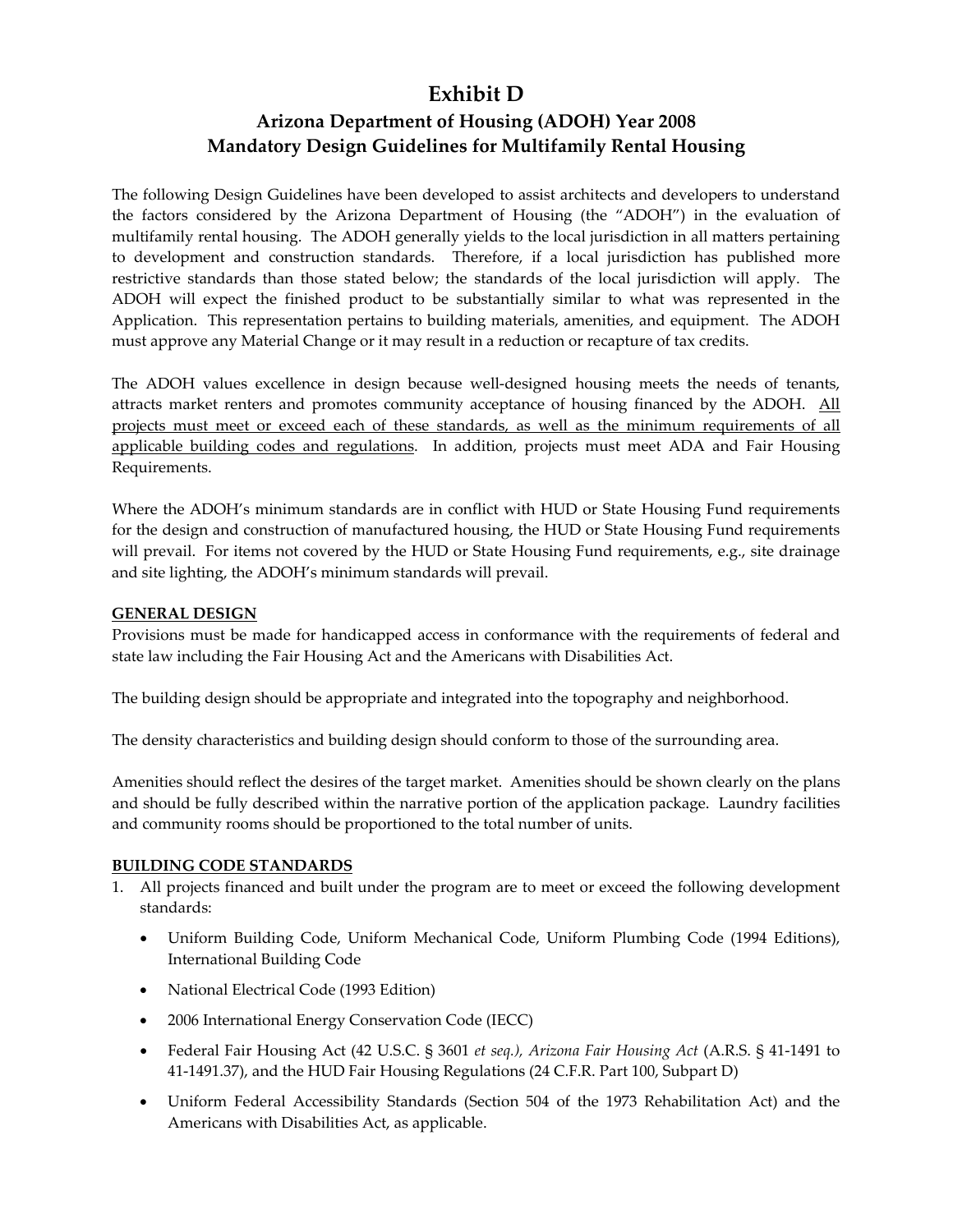## **INTERIOR DESIGN**

All residential dwelling units must meet minimum unit size requirements. The square footage measurements below will be for heated square feet only. They are measured finished interior wall to finished interior wall, and do not include exterior wall square footage. Unheated areas such as patios, decks, porches, stoops, or storage rooms cannot be included.

| Efficiency | 450 net square feet   |
|------------|-----------------------|
| 1 bedroom  | 650 net square feet   |
| 2 bedroom  | 800 net square feet   |
| 3 bedroom  | 1,050 net square feet |
| 4 bedroom  | 1,200 net square feet |

- 1. The minimum bedroom size is 120 net square feet.
- 2. Kitchens must be equipped with pantries or broom closets.
- 3. Other features which must be provided include:
	- Linen closets outside bathrooms
	- Bulk storage for items like snow tires, suitcases and sport equipment. (This may be located outside each unit.)

## **LARGE UNIT DESIGN (applicable to units having three or more bedrooms)**

The common spaces of units should be proportionately larger as the number of bedrooms increases.

Three‐bedroom units must have at least 1.75 baths and four‐bedroom units must have 2 full baths.

#### **EXTERIOR DESIGN**

Low maintenance exteriors should be planned.

A complete landscape plan, designed by an EPA Water Sense Certified Processional which maximizes existing natural features or otherwise enhances open space, is required. Wherever possible, native plants should be used. Maintenance systems (e.g. sprinkler and irrigation systems) must be installed to maintain landscaping.

"Xeriscape Landscaping", by definition, is landscaping designed specifically for areas that are susceptible to drought, or for properties where water conservation is practiced.

Trash removal areas must be screened.

Buildings and dwelling units must be individually marked with visible, contrasting identifying devices to minimize the response time for receiving aid by police and/or emergency personnel. The building identifying devices must be well lighted from dusk till dawn.

Single lever deadbolts and eye viewers are required on all entry doors to residential units.

#### **ON‐SITE PLAYGROUND AREAS**

Recreational facilities must be provided for different age groups. (For example, sandboxes within sight of units for children under 5, "tot lots" for ages 5 to 12, and a basketball court for ages 12 and older.)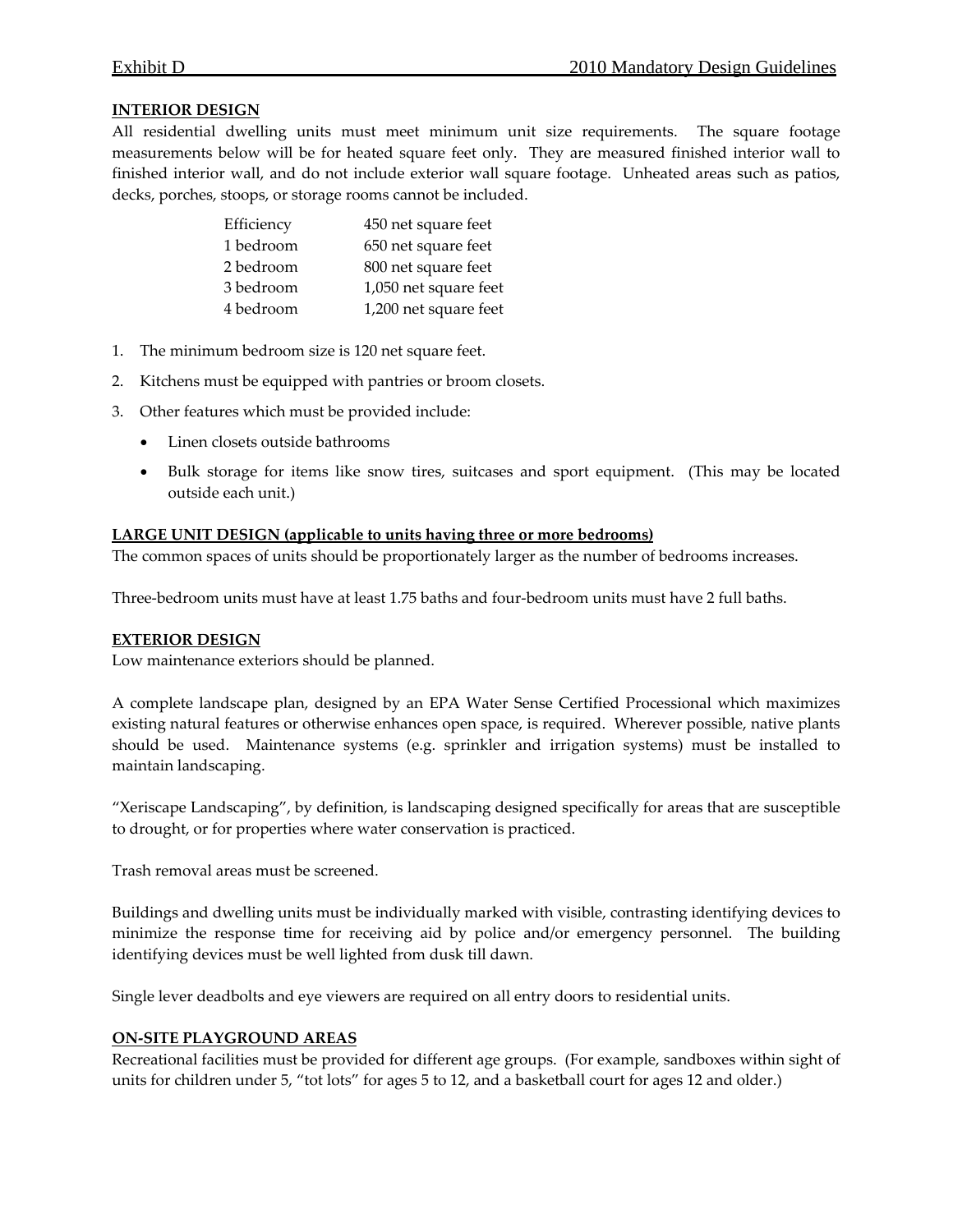Play areas and playgrounds for children should be located away from high automobile traffic patterns, and situated so that the play area is visible from the maximum number of dwelling units possible for safety.

Designated play areas and playgrounds are considered "common areas", and must be on an accessible route per accessibility codes.

A bench must be provided at playgrounds to allow a child's supervisor to sit and rest comfortably. The bench must be anchored permanently, must be on an accessible route, and must be weather resistant. All benches must have a back.

A "warning" sign must be posted to advising residents and guests that using the playground is at their own risk. The sign must be posted at a visible location, and use contrasting colors for better identification.

## **HOUSING FOR SENIORS**

Projects that are intended to serve 80% or more elderly individuals (persons that are 55 years of age or older) must consist of single story buildings or multi‐level buildings with elevators serving all levels of the building.

## **REHABILITATION PROJECTS**

Applications must propose a scope of work appropriate to the building(s), as reflected in the Physical Needs Assessment, but should not involve unnecessary work. Proposals must address the following elements:

All Additions, Alterations or Renovations shall comply with IECC 2006 [EB] 101.2.2.2

HVAC replacements and new installations shall include:

- Seal all accessible duct connections including the drywall to boot connections with duct mastic or approved equivalent.
- Installation of new duct systems shall comply with the new construction Energy Conservation Air Distribution Systems standard.
- Room Pressures shall comply with the new construction Energy Conservations standard.

Insulation

• Insulation must be installed such that there are no gaps, voids, compression or wind intrusion of the insulation. The insulation and air barrier (e.g. sheetrock) must be continuous and aligned in all cases.

Making "common areas" handicapped accessible.

Improving site and exterior dwelling lighting, landscaping/fencing, and installing finish material that will withstand extended weathering in the project's location.

Adding porches or other aesthetic features to enhance the exterior quality and interest of the project.

Use energy-efficient related products to replace inferior ones, including insulated windows and doors, and adding additional insulation.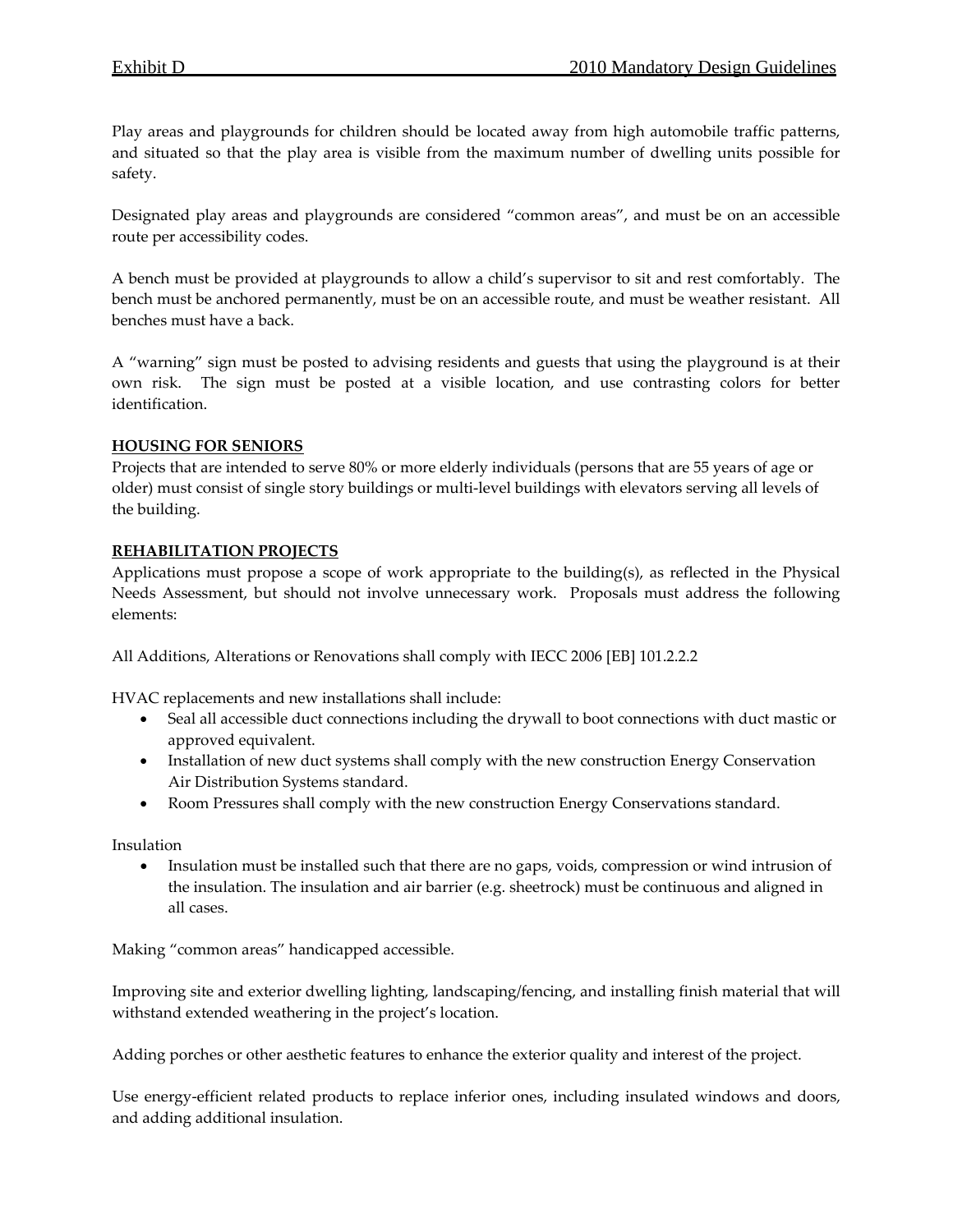Improving heating and cooling units, plumbing fixtures, water heaters, toilets, sinks, faucets and tub/shower units, especially with use of water conserving equipment and systems.

Improving quality of interior conditions and fixtures, including carpet, vinyl, interior doors, painting, drywall repairs, cabinets, appliances, light fixtures and mini‐blinds.

Where possible, upgrading bathrooms and kitchens.

# **COMMON AREA FACILITIES**

#### **On‐Site Laundry Facilities**

Laundry facilities are required at all developments with twenty or more residential dwelling units.

There must be a minimum of one washer and one dryer per twelve dwelling units if washer/dryer hookups are not available in each dwelling unit. If hookups are available in each dwelling unit, there must be a minimum of one washer and one dryer per twenty dwelling units.

A "folding" table or countertop must be installed.

The laundry room must have a window and adequate entrance lighting, which must be on from dusk to dawn to assist in greater security during evening hours.

#### **Community/Office Space**

All special needs and elderly developments must have a community room on site or immediate access to such space on an adjacent property.

All developments consisting of twenty (20) residential dwelling units or more must have a site office of at least 200 square feet (inclusive of handicapped toilet facility) and a maintenance room of at least 100 square feet.

#### **Community Service Facility**

A Community Service Facility must be designed to serve primarily individuals whose income is 60 percent or less of AMGI, under Section 42(d)(4)(c)(iii). This requirement will be satisfied if the following conditions are met:

First, the facility must be used to provide services that will improve the quality of life for community residents. Second, the taxpayer must demonstrate that the services provided at the facility will be appropriate and helpful to individuals in the area of the project whose income is 60 percent or less of AMGI. This may, for example, be demonstrated in the market study required to be conducted under section  $42(m)(1)(A)(iii)$ , or another similar study. Third, the facility must be located on the same tract of land as one of the buildings that comprise the qualified low-income housing project. Finally, if fees are charged for services provided, they must be affordable to individuals whose income is 60 percent or less of area median income.

The project must be located in either a QCT or DDA area, and services must be provided throughout the compliance period.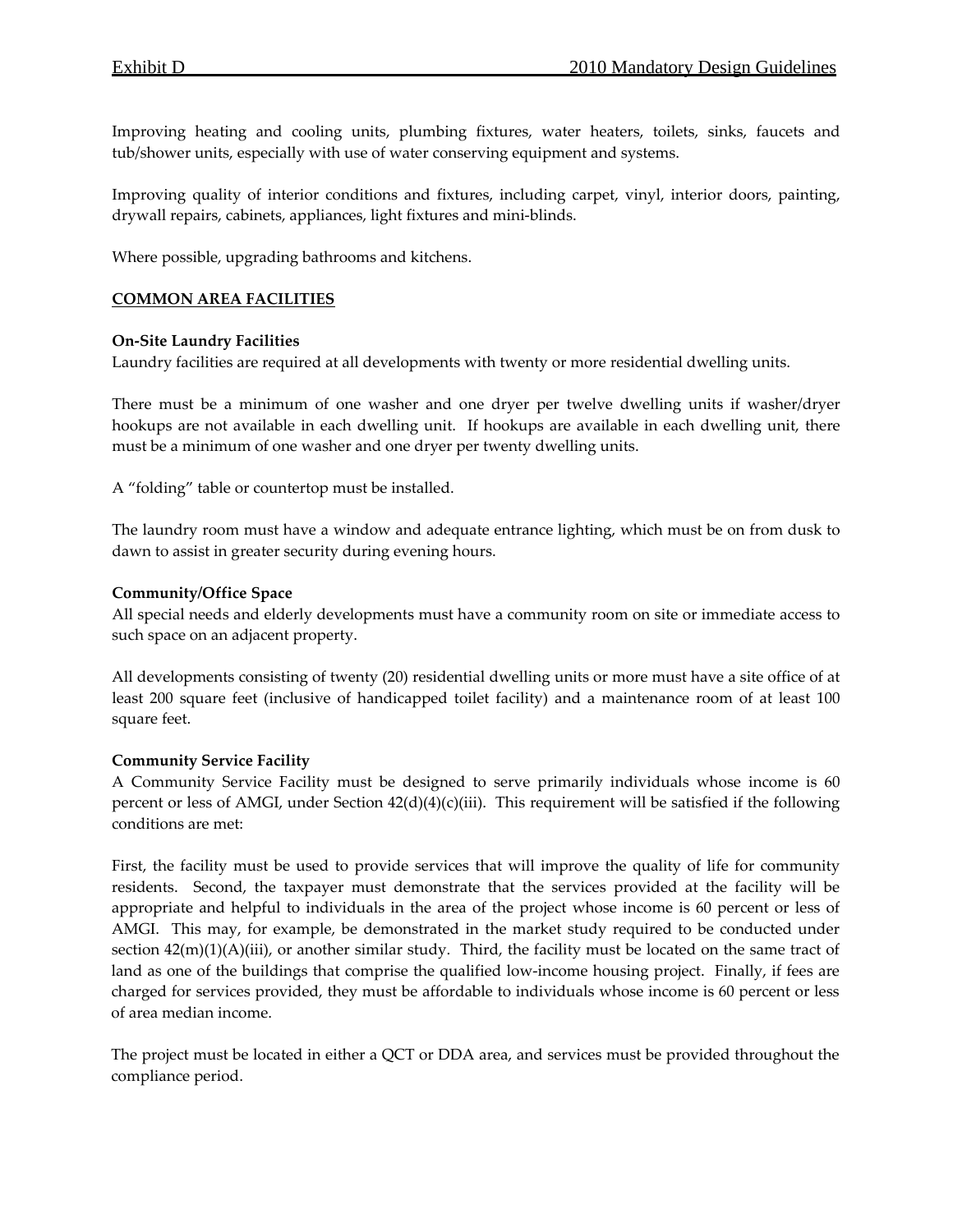# **Specific Construction Features**

The following represent *minimum* design standards to be met by each tax credit project. These minimum requirements (or alternatives of equal or greater quality and durability) will be imposed on every Applicant, regardless of project size, amenities, or geographic location, unless the standards required by a local jurisdiction exceed those established by the ADOH.

The Applicant will be required to certify in the Applicant Affidavit, Release and Oath (see Form 3, "Low‐ Income Housing Tax Credit Application") that these minimum design features will be complied with in the construction of the project and that, if they are not, credits will be surrendered to the ADOH. The Applicant will also be required to certify full compliance with these standards prior to issuance of IRS Forms 8609.

All construction features in the LIHTC project should conform to goals of attractiveness, utility, efficiency, and long-term durability. All features should be designed for long-term extended use (50-year minimum). A specific goal of the program is to minimize monthly tenant Operating Costs.

The project architect should provide relief on all surfaces by designing varied building heights and rooflines and distinctive window and entry door detail. The architect should vary building orientations along the street as well as building masses, clusters, and colors.

- 1. Site Work
	- Termite treatment is required as part of site work.
	- Site planning for drainage. Minimum slopes required for proper drainage are:
		- Slopes away from foundations: 5% first 10 feet (6 inches in first 10 feet)
		- Slopes on paved areas: can be a minimum of 0.7% for asphalt, 0.5% if a concrete valley gutter is installed; 1% (1/8 inch per foot)
		- Exterior grade should be shown a minimum of 6-8 inches below the top of slabs on grade.
- 2. Foundation and Slabs
	- Soils report required by an Arizona Registered Engineer
	- Cast in place concrete foundations suited to specific locations (design for local frost depth where applicable), designed by a registered professional.
	- Four‐inch minimum concrete slab on four inches of ABC aggregate, or as designed by an Arizona Registered Structural Engineer. Concrete slabs, including carports and driveways, should be reinforced if directed by the soils report using the following methods or equivalent:
		- 6x6 10/10 WWF wire mesh, centered in the slab vertically, OR
		- Polypropylene fibers in the concrete mix for slabs (Fibermesh is a typical manufacturer). Application of the product should be in the proportions and according to the recommendations of the manufacturer.
		- Post‐tensioned tendons as designed by an Arizona Registered Structural Engineer following the additional recommendations of a Geotechnical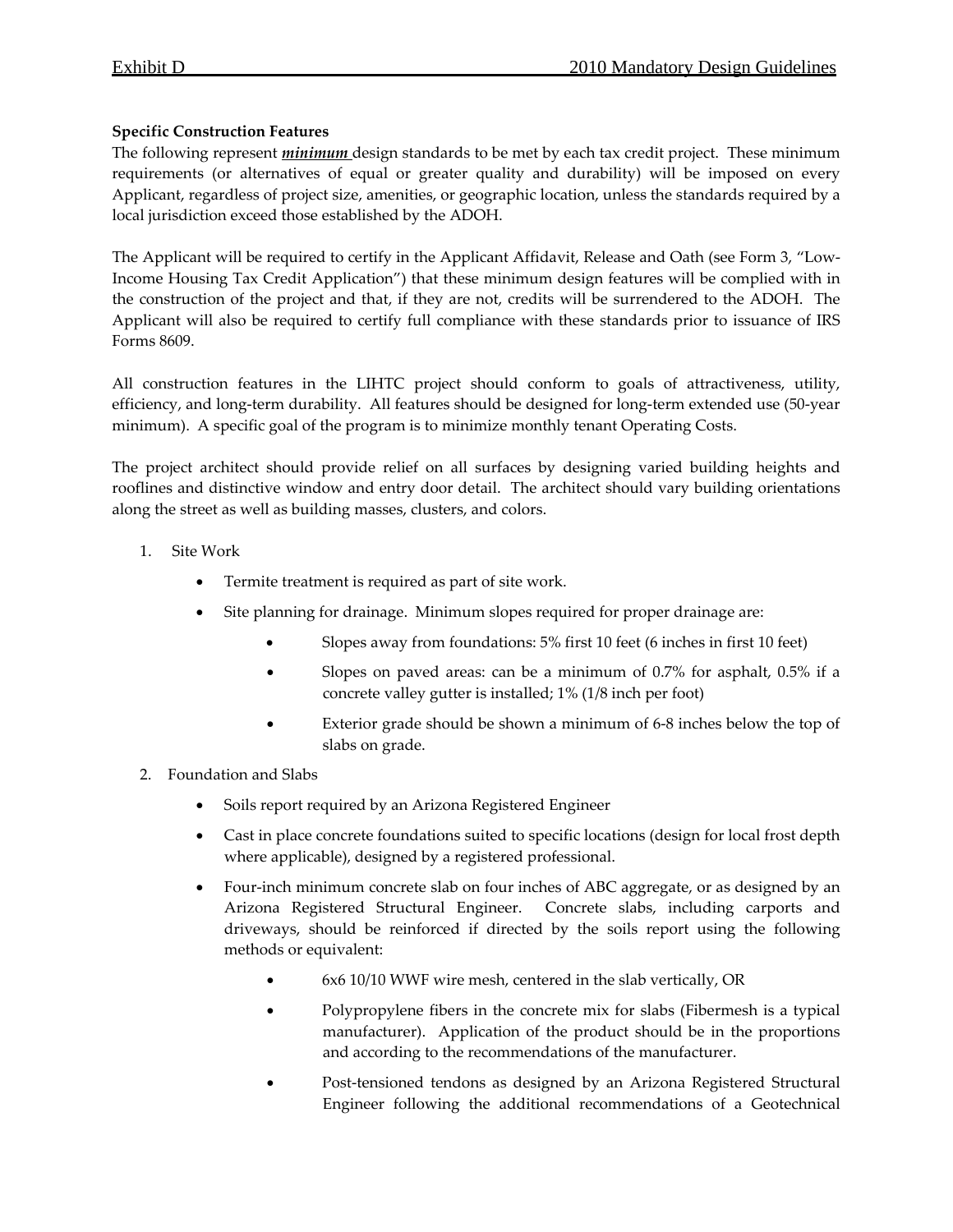Report of the soil conditions by an Arizona Registered Geotechnical Engineer.

# **Note: All slabs and foundations must be designed by an Arizona Registered Structural Engineer.**

- 3. Frame and Stucco Construction
	- Stucco: three coat cement stucco with metal expansion joints or 3/8" fiber-reinforced stucco on wire lathe, on one‐inch foam insulation board.
	- Frame: 2x4 or 2x6 wood or metal studs in exterior and party walls, 2x4 in other walls. The choice of 2x4 or 2x6 will be dictated by the methods selected to meet International Energy Conservation Code requirements, sound barrier requirements, and engineer's specifications. Exterior walls should be designed to achieve a U-value of .056. Wood floor framing with  $3/4''$  or  $5/8''$  plywood sheathing and lightweight concrete or equivalent gypsum topping.
- 4. Roof
	- Concrete tile roof or architectural grade shingles with a minimum life of 40 years on one layer 40 lb. felt with wood truss framing, minimum slope 3:12. Flat roofs must have a minimum 3/8"/1' slope.
	- In rehab work where existing flat roofs are present properly drained, built-up roofs should be constructed with a minimum of 72# fiberglass cap sheet with mineral surface over three layers of at least 30# felt with the base layer nailed to the plywood decking.
	- An Arizona Registered Structural Engineer must design roof trusses.
	- Roof Sheathing should be called out on the Roof Framing Plan. Required: minimum  $\frac{1}{2}$ inch exterior grade plywood or ½ inch exterior grade OSB (oriented strand board). All sheathing must be gapped 1/8 inch on the edges and ends with metal clips appropriately installed on the trusses.
- 5. Electrical
	- All standard basic service and lighting must conform to National Electric Code (1993 or later) and local codes. Smoke detectors must be hard‐wired.
- 6. Plumbing
	- Copper, CPVC or PEX for domestic water, PVC outside and for sanitary (polybutylene piping is prohibited).
	- Durable fixtures. All bathroom sinks and toilets to be porcelain. Enamel finish steel tub with PVC tile or cultured marble surrounds, prefinished wall panels or a one-piece epoxy resin tub/shower unit or four‐piece acrylic tub/surround or shower/surround
	- Durable toilet accessories; medicine cabinet with mirror.
	- Water Conservation devices, e.g., alternative and low‐flow toilets, low‐volume showerheads, aerator or flow restrictor devices in the faucets, and front‐loading or horizontal axis washers
- 7. Energy Conservation

Project must comply with the 2006 International Energy conservation Code (IECC). Compliance with this code shall be determined in accordance with Sections 101.3.1 and 101.3.2 of the IECC.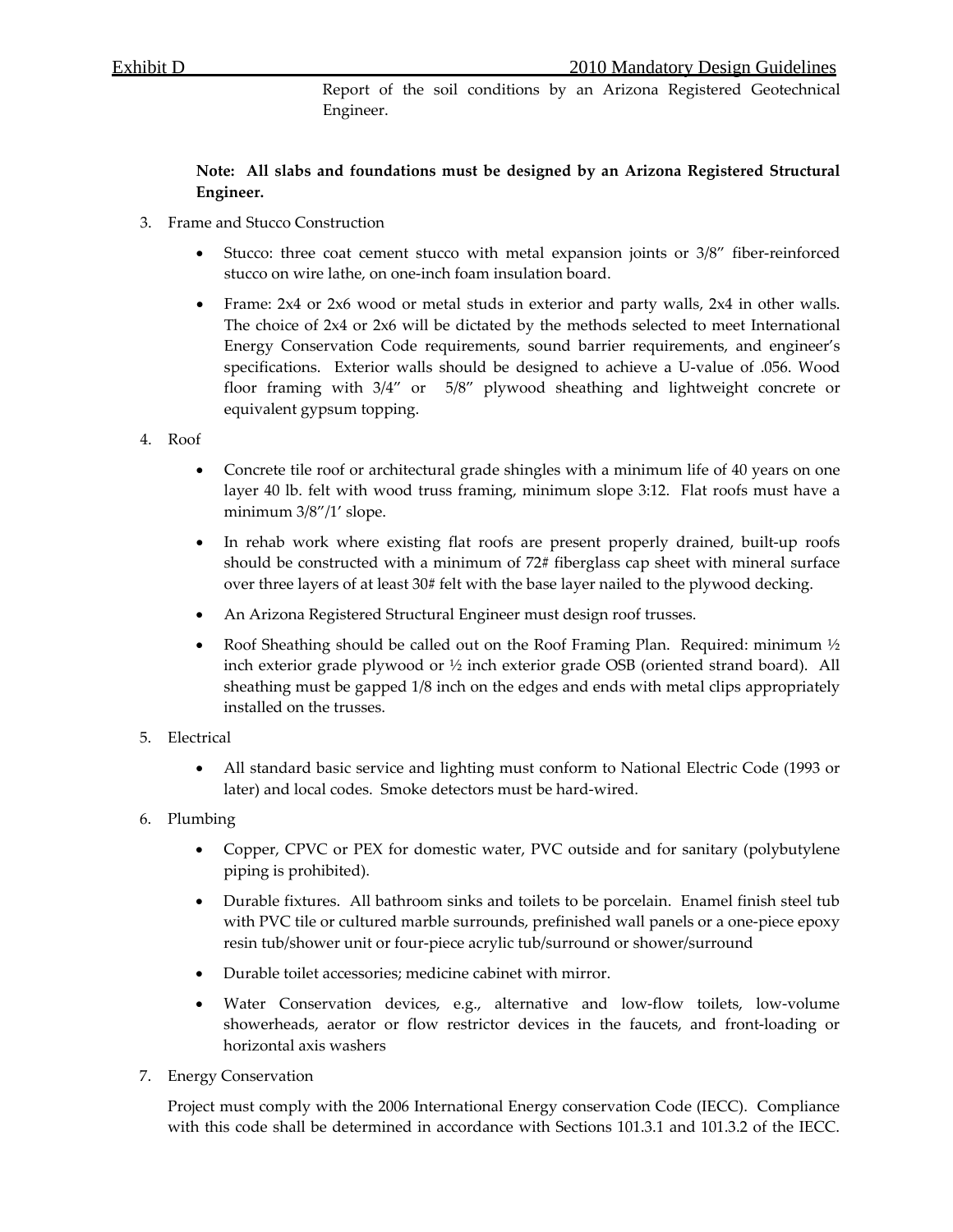Construction documentation shall be submitted for review in accordance with Section 104 of the IECC.

- Insulation:
	- Insulation must be installed such that there are no gaps, voids, wind intrusion or compression of the insulation. The insulation and the air barrier (e.g. sheetrock) must be continuous and aligned in all cases. Sound insulation is required in party walls.
- Minimum HVAC efficiencies
	- AC: 13 SEER
	- Heat Pump: 13 SEER and 7 HSPF
	- Combustion furnace: 80% AFUE

**Note:** Electric resistance heating can be used only if the Owner documents, utilizing the IECC Systems Analysis (Chapter 4) approach that the utility costs for the structure are equal to or less than the IECC standards design of like architectural characteristics. The analysis will be completed utilizing a combustion furnace for the standard design with an efficiency value of 80% AFUE.

- Air Distribution Systems:
	- All joints in the air distribution system shall be sealed with duct mastic or approved equivalent.
	- For duct systems located outside the conditioned space, total duct leakage in CFM, measured at 25 Pascals pressure, shall be less than or equal to 3% of the square footage served by the system (e.g., 1,000 sq. ft. unit  $x$  3% + 30 CFM allowable leakage).
	- Airflow to each room will match design airflow calculations to within +/‐ 10%.
- Room Pressure

Under normal operating conditions, an air handler cannot create room pressures with a magnitude greater that +/‐ 3.0 Pascals, with reference to outside, anywhere in the Unit.

- Indoor Air Quality
	- Exhaust hoods above gas ranges must be vented to the outside.
	- Unvented combustion appliances (fireplaces, heaters or gas logs) are not allowed.
	- A carbon monoxide detector, hardwired, shall be installed in all Units with an attached garage or with any combustion appliance located in the conditioned space.

#### **Inspections of Energy Conservation Features‐**

#### **Contact Zachary Stewart at (602) 771‐1149**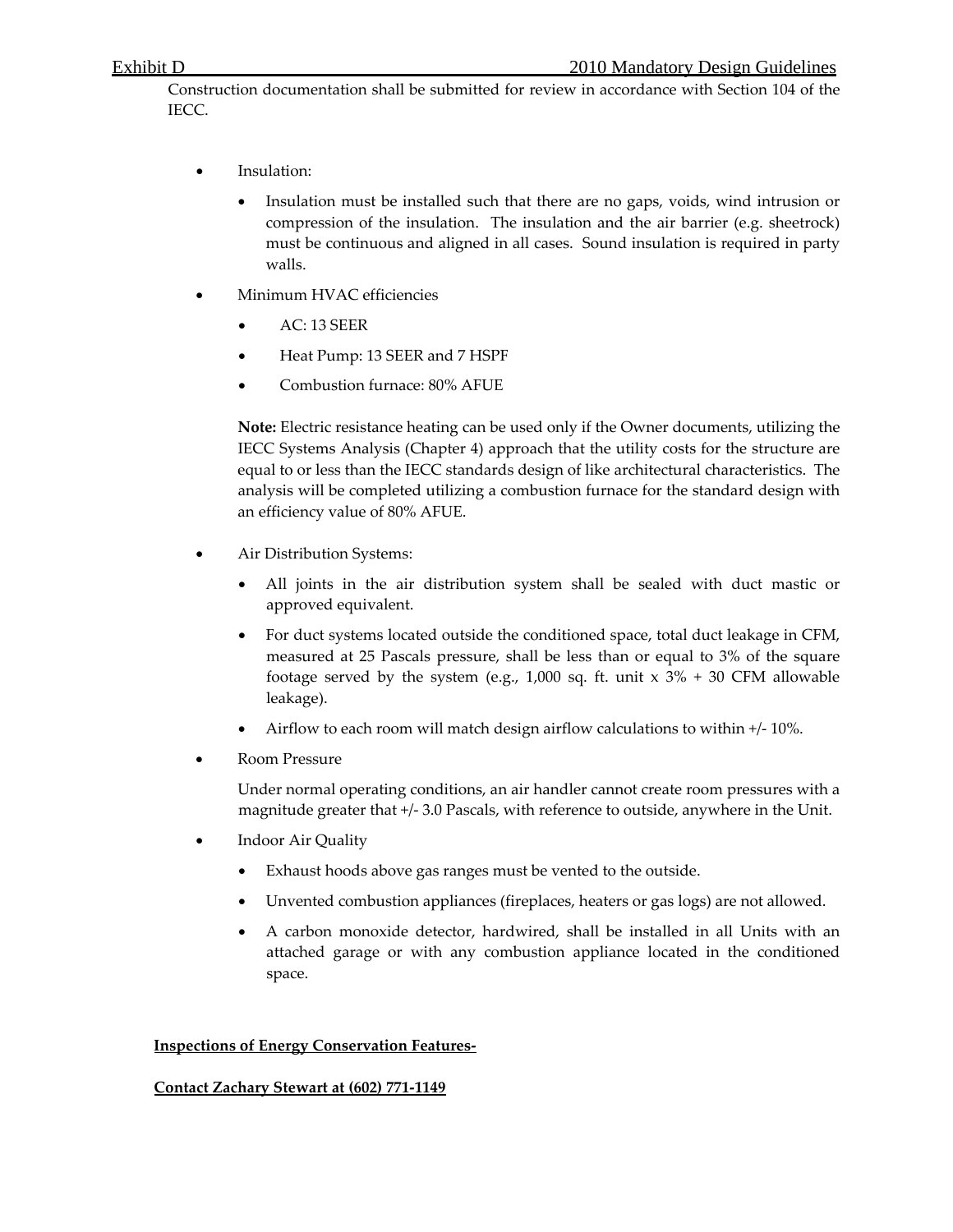Inspections of energy features are to be carried out by AEO or approved agent. The initial inspection will be on the building plans approved by the local governing body and then will be carried out randomly, on approximately 10% of the Units. The Developer must notify AEO of the construction schedule to facilitate inspections that need to be completed at various phases of construction. AEO will document all items that pass inspection and will consult with the Construction Superintendent on items that do not pass.

Inspections will include:

- Building plan review: after the local government body has approved the building plans, one set of construction plans must be submitted to the AEO prior to the beginning of construction.
- Insulation inspection (pre-sheetrock) to verify R-value and that there are no gaps, voids or compression of the insulation.
- Verification of HVAC equipment efficiency.
- Duct testing of completed system (pre-sheetrock) to verify leakage amounts and duct Rvalues.
- Room airflow on completed Units.
- Room pressures on completed Units.
- Window Inspection..
- Verification of carbon monoxide detector installation where required.
- 8. Doors
	- Solid wood, hollow wood when used with exterior-rated glue, fiberglass or insulated metal outside doors with wood or metal frame. Paint grade pre‐hung hollow‐core interior doors with residential grade finish hardware.
- 9. Floors
	- Carpet, VCT and sheet vinyl.
	- Base of painted wood, vinyl, rubber or MDF compressed wood.
- 10. Walls & Ceilings
	- Painted  $\frac{1}{2}$  gypboard, moisture resistant at wet areas, type 'X' at areas required by prevailing building code.
- 11. Appliances
	- Range/oven, exhaust hood above range, refrigerator, disposal, dishwasher.
- 12. Cabinets
	- Solid wood or particleboard with durable laminate; durable laminate counter tops.
- 13. Exterior Stairs, Entrance Landings, and Balconies
	- Should be constructed of precast concrete treads on painted steel framing with painted steel handrails or according to a system of equivalent or greater durability and quality.
- 14. Exterior Fencing.
	- Fence the property (masonry preferred) to limit access of non-residents, as appropriate and desired by the affected jurisdiction. Gates are not required unless specified by the local jurisdiction.